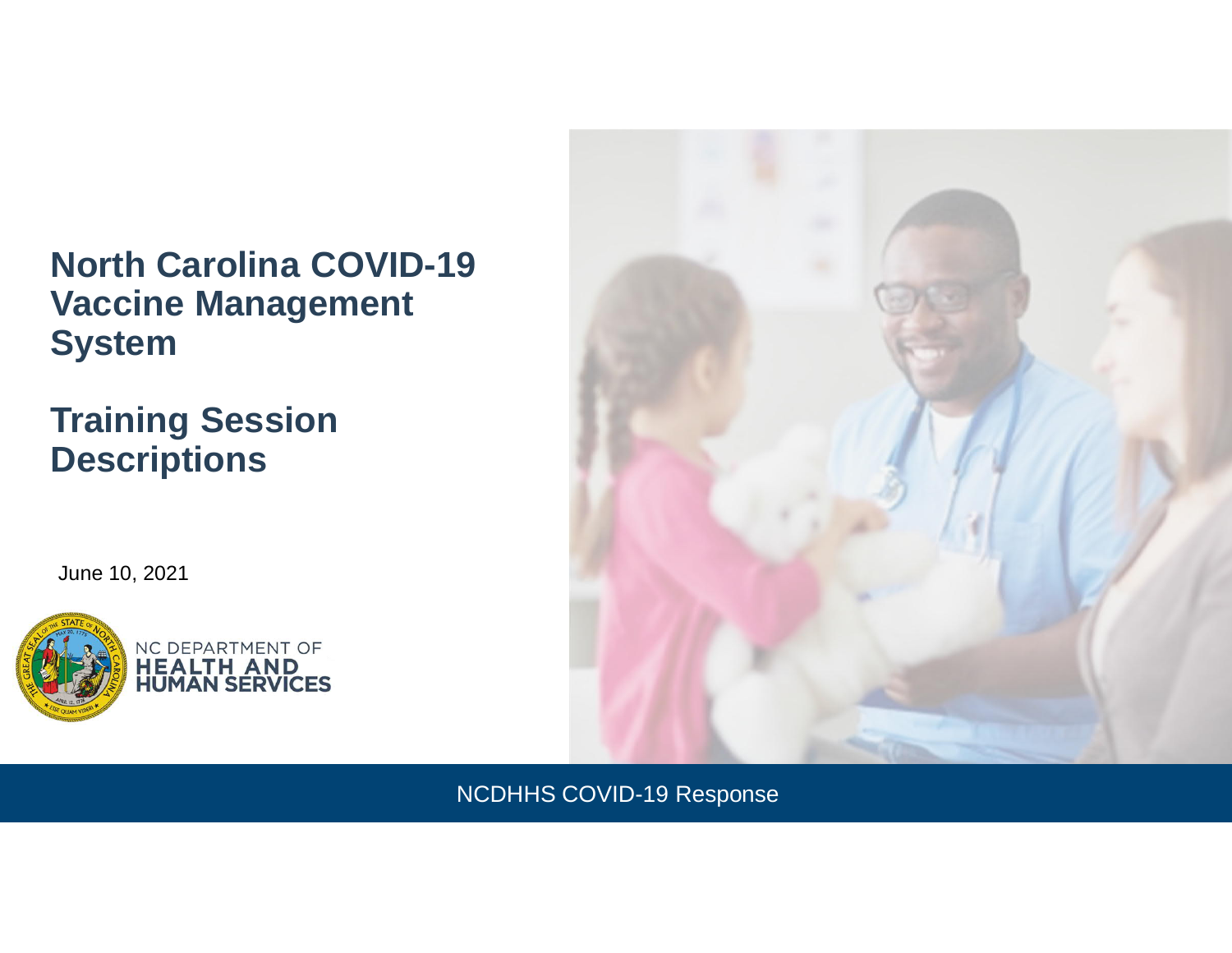## **CVMS Training Session Descriptions**

| <b>Training</b><br><b>Session</b> | <b>CVMS Provider</b><br><b>Enrollment</b>                                                                                                                                                                                                                                                                                                                                                                             | <b>CVMS Provider Portal 101 --</b><br><b>Recipient Registration and</b><br><b>Vaccine Administration</b>                                                                                                                                                                                                                                                                                                                                                                                                                                             | <b>CVMS Provider Portal</b><br>102 -- Recipient<br><b>Registration and</b><br><b>Vaccine Administration</b>                                                                                                                                                                                                             | <b>CVMS Provider Portal</b><br><b>201 for Location</b><br><b>Manager Only -- Manage</b><br><b>Vaccine Inventory</b>                                                                                                                                                                                                               |
|-----------------------------------|-----------------------------------------------------------------------------------------------------------------------------------------------------------------------------------------------------------------------------------------------------------------------------------------------------------------------------------------------------------------------------------------------------------------------|------------------------------------------------------------------------------------------------------------------------------------------------------------------------------------------------------------------------------------------------------------------------------------------------------------------------------------------------------------------------------------------------------------------------------------------------------------------------------------------------------------------------------------------------------|-------------------------------------------------------------------------------------------------------------------------------------------------------------------------------------------------------------------------------------------------------------------------------------------------------------------------|-----------------------------------------------------------------------------------------------------------------------------------------------------------------------------------------------------------------------------------------------------------------------------------------------------------------------------------|
| <b>Audience</b>                   | <b>Organization Administrators</b><br>and Vaccine Coordinators                                                                                                                                                                                                                                                                                                                                                        | <b>Healthcare Providers (and Location</b><br>Managers, if interested)                                                                                                                                                                                                                                                                                                                                                                                                                                                                                | Healthcare Providers (and<br>Location Managers, if<br>interested)                                                                                                                                                                                                                                                       | <b>Healthcare Location Managers</b>                                                                                                                                                                                                                                                                                               |
| <b>Duration</b>                   | 60 minutes                                                                                                                                                                                                                                                                                                                                                                                                            | 90 minutes                                                                                                                                                                                                                                                                                                                                                                                                                                                                                                                                           | 30 minutes                                                                                                                                                                                                                                                                                                              | 60 minutes                                                                                                                                                                                                                                                                                                                        |
| Agenda                            | .Welcome and What to<br><b>Expect Today</b><br>•CVMS Overview<br>•Provider Enrollment<br>Overview<br>•Getting Started: Onboarding<br>Overview<br>•Provider Enrollment Process<br>• Account Registration<br>•Organization<br>Administrators and<br><b>Completing Section A</b><br>•Vaccine Coordinators<br>and Completing Section<br>B<br>•Responsible Officers<br>and E-signing<br>Agreements<br>.What to Expect Next | •Welcome and What to Expect Today<br>•CVMS Overview<br>•Logging In<br>•A Day in the Life of a Healthcare<br>Provider<br>•Checking in and Verifying<br>Recipient Eligibility for the<br>Vaccine<br>•Documenting Vaccine<br>Administration<br>•Exploring List Views on<br><b>Recipients</b><br>•Recipients from Long-Term<br>Care Facilities vaccinated by<br><b>Pharmacy Partners</b><br>•Cancel/Reschedule an<br>appointment<br>.What to Expect Next<br>•Special instructions for locations that<br>enabled the Scheduling feature in<br><b>CVMS</b> | .Welcome and What to<br><b>Expect Today</b><br>.Quick review of Scheduling<br>from the perspective of a<br>Recipient<br>•Manage appointments<br>scheduled by Recipients<br>•Review appointments<br>scheduled<br>•Cancel appointments<br>•Support recipients<br>with no email or phone<br>.What to Expect Next<br>$-Q&A$ | •Welcome and What to Expect<br>Today<br>•CVMS Overview<br>•Logging In<br>•A Day in the Life of a<br><b>Healthcare Location Manager</b><br>•Receiving and<br><b>Processing Vaccine</b><br>Inventory<br>•Tracking Vaccine<br>Returns, Wastage, and<br><b>Transfers</b><br>•Request Allocation<br>Adjustment<br>•What to Expect Next |